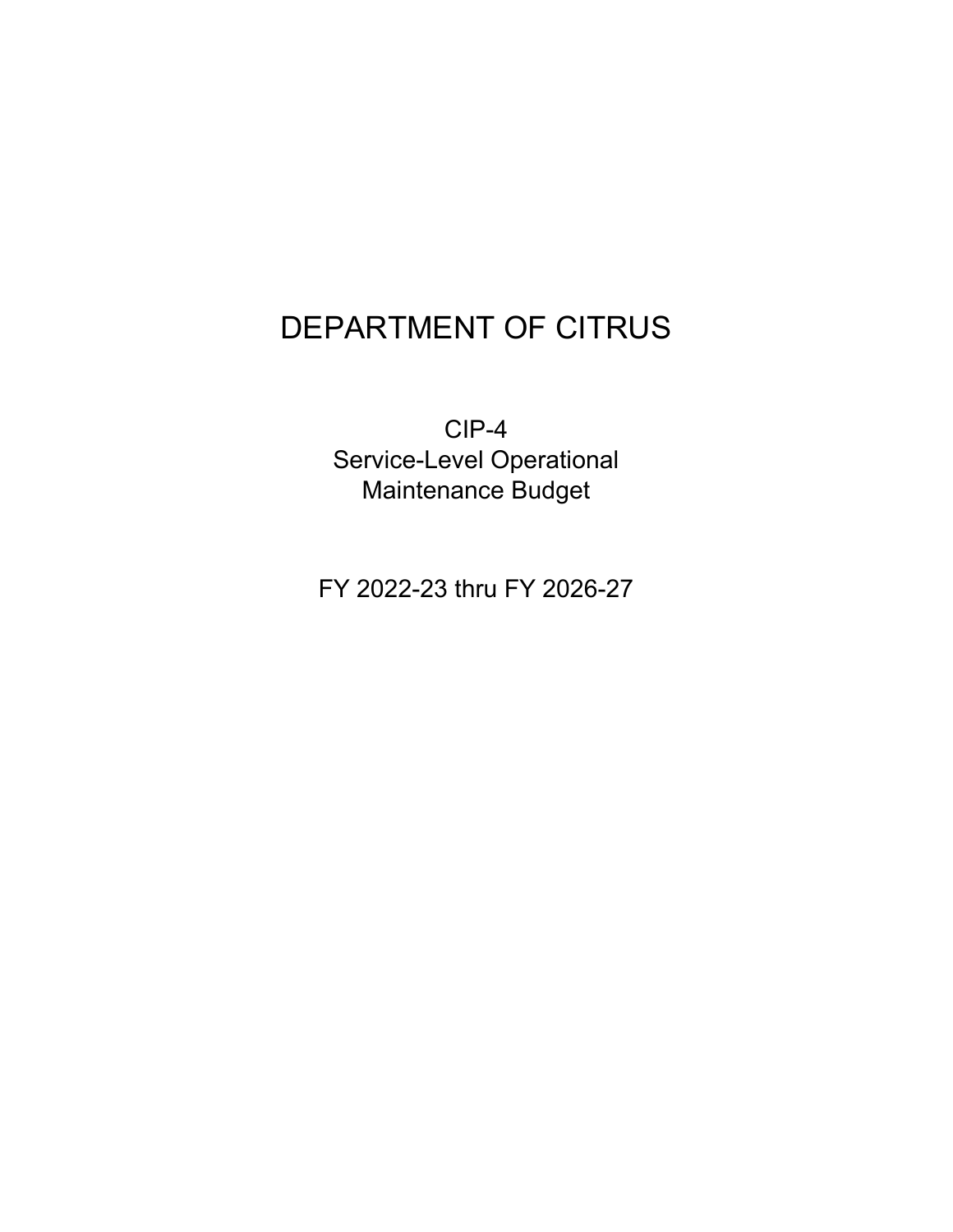| Citrus           |                                                                                                                                                   |                                                                                                          |                           |                                                                                                                                                                     |                                                                                                                                                                                                                                                                                  |
|------------------|---------------------------------------------------------------------------------------------------------------------------------------------------|----------------------------------------------------------------------------------------------------------|---------------------------|---------------------------------------------------------------------------------------------------------------------------------------------------------------------|----------------------------------------------------------------------------------------------------------------------------------------------------------------------------------------------------------------------------------------------------------------------------------|
|                  |                                                                                                                                                   |                                                                                                          |                           |                                                                                                                                                                     |                                                                                                                                                                                                                                                                                  |
|                  |                                                                                                                                                   |                                                                                                          |                           |                                                                                                                                                                     |                                                                                                                                                                                                                                                                                  |
| FY 2021-22       | FY 2022-23                                                                                                                                        | FY 2023-24                                                                                               | FY 2024-25                | FY 2025-26                                                                                                                                                          | FY 2026-27                                                                                                                                                                                                                                                                       |
| 26,000           | 26,000                                                                                                                                            | 26,000                                                                                                   | 26,000                    | 26,000                                                                                                                                                              | 26,000                                                                                                                                                                                                                                                                           |
|                  |                                                                                                                                                   |                                                                                                          |                           |                                                                                                                                                                     |                                                                                                                                                                                                                                                                                  |
|                  |                                                                                                                                                   |                                                                                                          |                           |                                                                                                                                                                     |                                                                                                                                                                                                                                                                                  |
|                  |                                                                                                                                                   |                                                                                                          |                           |                                                                                                                                                                     |                                                                                                                                                                                                                                                                                  |
| <b>Fund Code</b> | FY 2022-23                                                                                                                                        | FY 2023-24                                                                                               | FY 2024-25                |                                                                                                                                                                     | FY 2026-27                                                                                                                                                                                                                                                                       |
|                  |                                                                                                                                                   |                                                                                                          |                           |                                                                                                                                                                     |                                                                                                                                                                                                                                                                                  |
|                  |                                                                                                                                                   |                                                                                                          |                           |                                                                                                                                                                     |                                                                                                                                                                                                                                                                                  |
| <b>SUBTOTAL</b>  |                                                                                                                                                   |                                                                                                          |                           |                                                                                                                                                                     |                                                                                                                                                                                                                                                                                  |
|                  |                                                                                                                                                   |                                                                                                          |                           |                                                                                                                                                                     |                                                                                                                                                                                                                                                                                  |
|                  |                                                                                                                                                   |                                                                                                          |                           |                                                                                                                                                                     |                                                                                                                                                                                                                                                                                  |
| <b>SUBTOTAL</b>  |                                                                                                                                                   |                                                                                                          |                           |                                                                                                                                                                     |                                                                                                                                                                                                                                                                                  |
|                  |                                                                                                                                                   |                                                                                                          |                           |                                                                                                                                                                     |                                                                                                                                                                                                                                                                                  |
|                  |                                                                                                                                                   |                                                                                                          |                           |                                                                                                                                                                     |                                                                                                                                                                                                                                                                                  |
|                  |                                                                                                                                                   |                                                                                                          |                           |                                                                                                                                                                     |                                                                                                                                                                                                                                                                                  |
|                  |                                                                                                                                                   |                                                                                                          |                           |                                                                                                                                                                     |                                                                                                                                                                                                                                                                                  |
| 2090             | 12,600                                                                                                                                            | 13,000                                                                                                   | 13,400                    | 13,800                                                                                                                                                              | 14,200                                                                                                                                                                                                                                                                           |
|                  |                                                                                                                                                   |                                                                                                          |                           |                                                                                                                                                                     |                                                                                                                                                                                                                                                                                  |
| <b>SUBTOTAL</b>  |                                                                                                                                                   |                                                                                                          |                           |                                                                                                                                                                     |                                                                                                                                                                                                                                                                                  |
| 2090             | 12,600                                                                                                                                            | 13,000                                                                                                   | 13,400                    | 13,800                                                                                                                                                              | 14,200                                                                                                                                                                                                                                                                           |
|                  |                                                                                                                                                   |                                                                                                          |                           |                                                                                                                                                                     |                                                                                                                                                                                                                                                                                  |
|                  |                                                                                                                                                   |                                                                                                          |                           |                                                                                                                                                                     |                                                                                                                                                                                                                                                                                  |
|                  |                                                                                                                                                   |                                                                                                          |                           |                                                                                                                                                                     | 14,200                                                                                                                                                                                                                                                                           |
| <b>Fund Code</b> |                                                                                                                                                   |                                                                                                          |                           |                                                                                                                                                                     | FY 2026-27                                                                                                                                                                                                                                                                       |
| 2090             | 0                                                                                                                                                 | 0                                                                                                        | 0                         | $\pmb{0}$                                                                                                                                                           | 0                                                                                                                                                                                                                                                                                |
| <b>SUBTOTAL</b>  | 0                                                                                                                                                 | 0                                                                                                        | 0                         | 0                                                                                                                                                                   | 0                                                                                                                                                                                                                                                                                |
|                  |                                                                                                                                                   |                                                                                                          |                           |                                                                                                                                                                     | 0                                                                                                                                                                                                                                                                                |
|                  |                                                                                                                                                   |                                                                                                          |                           |                                                                                                                                                                     |                                                                                                                                                                                                                                                                                  |
|                  | 0                                                                                                                                                 | 0                                                                                                        | 0                         | 0                                                                                                                                                                   | 0                                                                                                                                                                                                                                                                                |
|                  | <b>Preventive Maintenance</b><br>2090<br>2090<br>2090<br><b>SUBTOTAL</b><br><b>TOTAL</b><br><b>General Maintenance</b><br>2090<br><b>SUBTOTAL</b> | all new square feet requested by that time.)<br><b>Contractual Services</b><br>12,600<br>FY 2022-23<br>0 | 13,000<br>FY 2023-24<br>0 | Executive Direction and Support Services 57020000<br><b>EXISTING FACILITIES (All square feet listed above for FY 2021-22):</b><br>13,400<br>FY 2024-25<br>$\pmb{0}$ | (NOTE: For FY 2021-22, enter the total square feet for facilities managed by your agency as indicated in the most<br>recent Facilities Inventory of the Department of Management Services. In each subsequent year, add to this total<br>FY 2025-26<br>13,800<br>FY 2025-26<br>0 |

**CIP-4: Service-Level Operational Maintenance Budget**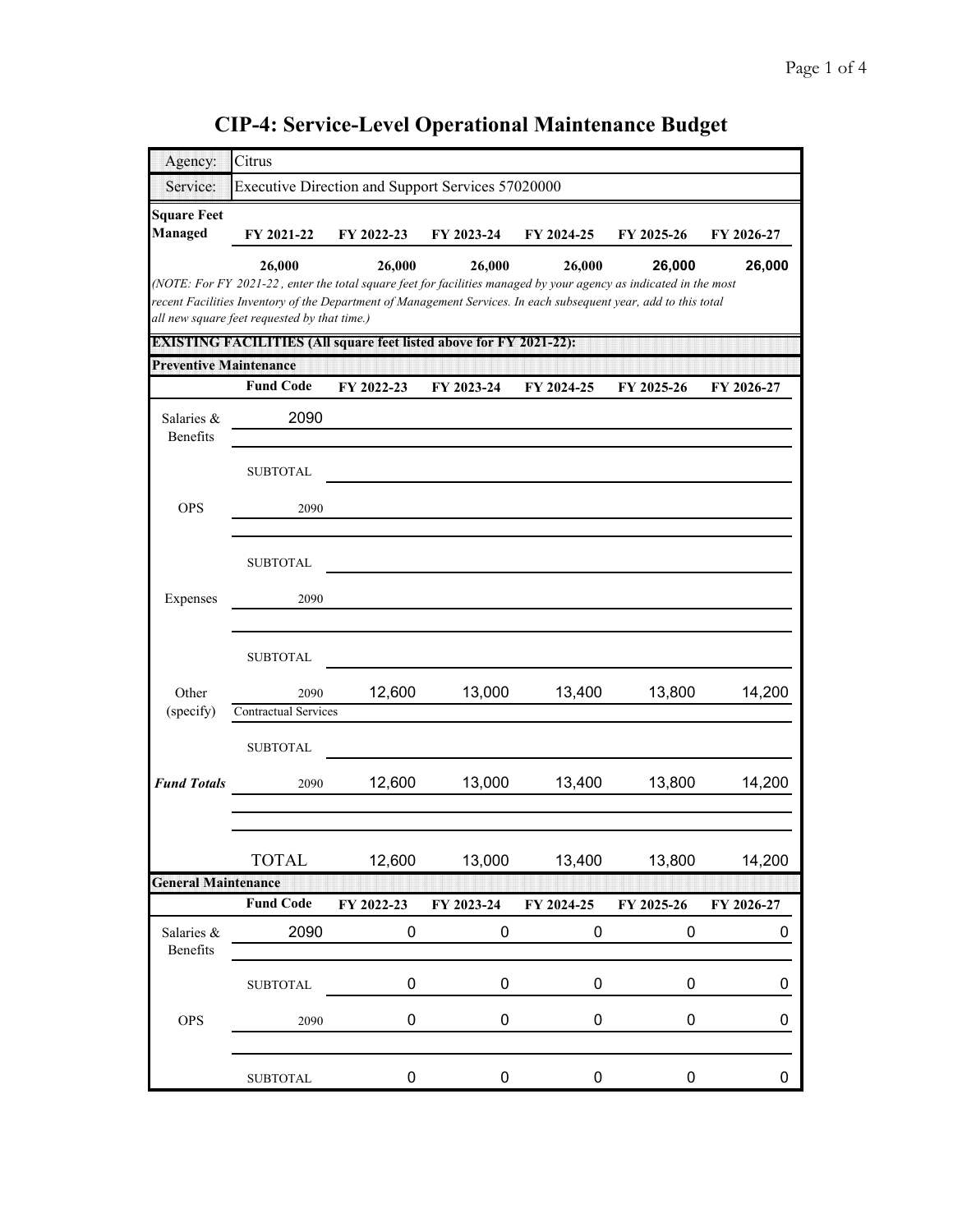| Expenses                       | 2090                                                                             | 3,200      | 3,300      | 3,400      | 3,500       | 3,600      |  |
|--------------------------------|----------------------------------------------------------------------------------|------------|------------|------------|-------------|------------|--|
|                                | <b>SUBTOTAL</b>                                                                  | 3,200      | 3,300      | 3,400      | 3,500       | 3,600      |  |
| Other                          | 2090                                                                             | 21,580     | 22,230     | 22,900     | 23,600      | 24,300     |  |
| (specify)                      | <b>Contractual Services</b>                                                      |            |            |            |             |            |  |
|                                | <b>SUBTOTAL</b>                                                                  | 21,580     | 22,230     | 22,900     | 23,600      | 24,300     |  |
| <b>Fund Totals</b>             |                                                                                  | 24,780     | 25,530     | 26,300     | 27,100      | 27,900     |  |
|                                | <b>TOTAL</b>                                                                     | 24,780     | 25,530     | 26,300     | 27,100      | 27,900     |  |
| <b>Routine Operating Costs</b> |                                                                                  |            |            |            |             |            |  |
|                                | <b>Fund Code</b>                                                                 | FY 2022-23 | FY 2023-24 | FY 2024-25 | FY 2025-26  | FY 2026-27 |  |
| Salaries &<br>Benefits         | 2090                                                                             | 31,800     | 32,750     | 33,700     | 34,700      | 35,700     |  |
|                                | <b>SUBTOTAL</b>                                                                  | 31,800     | 32,750     | 33,700     | 34,700      | 35,700     |  |
| <b>OPS</b>                     | 2090                                                                             | 0          | 0          | 0          | 0           | 0          |  |
|                                | <b>SUBTOTAL</b>                                                                  | 0          | 0          | 0          | 0           | 0          |  |
| Expenses                       | 2090                                                                             | 5,800      | 6,000      | 6,100      | 6,300       | 6,500      |  |
|                                | <b>SUBTOTAL</b>                                                                  | 5,800      | 6,000      | 6,100      | 6,300       | 6,500      |  |
| Other                          | 2090                                                                             | 13,700     | 14,200     | 14,600     | 15,000      | 15,500     |  |
| (specify)                      | <b>Contractual Services</b>                                                      |            |            |            |             |            |  |
|                                | <b>SUBTOTAL</b>                                                                  | 13,700     | 14,200     | 14,600     | 15,000      | 15,500     |  |
| <b>Fund Totals</b>             | 2090                                                                             | 51,300     | 52,950     | 54,400     | 56,000      | 57,700     |  |
|                                | <b>TOTAL</b>                                                                     | 51,300     | 52,950     | 54,400     | 56,000      | 57,700     |  |
|                                | <b>NEW FACILITIES (Only those square feet added in FY 2021-2022-and beyond):</b> |            |            |            |             |            |  |
| <b>Preventive Maintenance</b>  |                                                                                  |            |            |            |             |            |  |
|                                | <b>Fund Code</b>                                                                 | FY 2022-23 | FY 2023-24 | FY 2024-25 | FY 2025-26  | FY 2026-27 |  |
| Salaries &<br>Benefits         | 2090                                                                             | 0          | 0          | 0          | 0           | 0          |  |
|                                | <b>SUBTOTAL</b>                                                                  | 0          | 0          | 0          | $\mathbf 0$ | 0          |  |

**CIP-4: Service-Level Operational Maintenance Budget**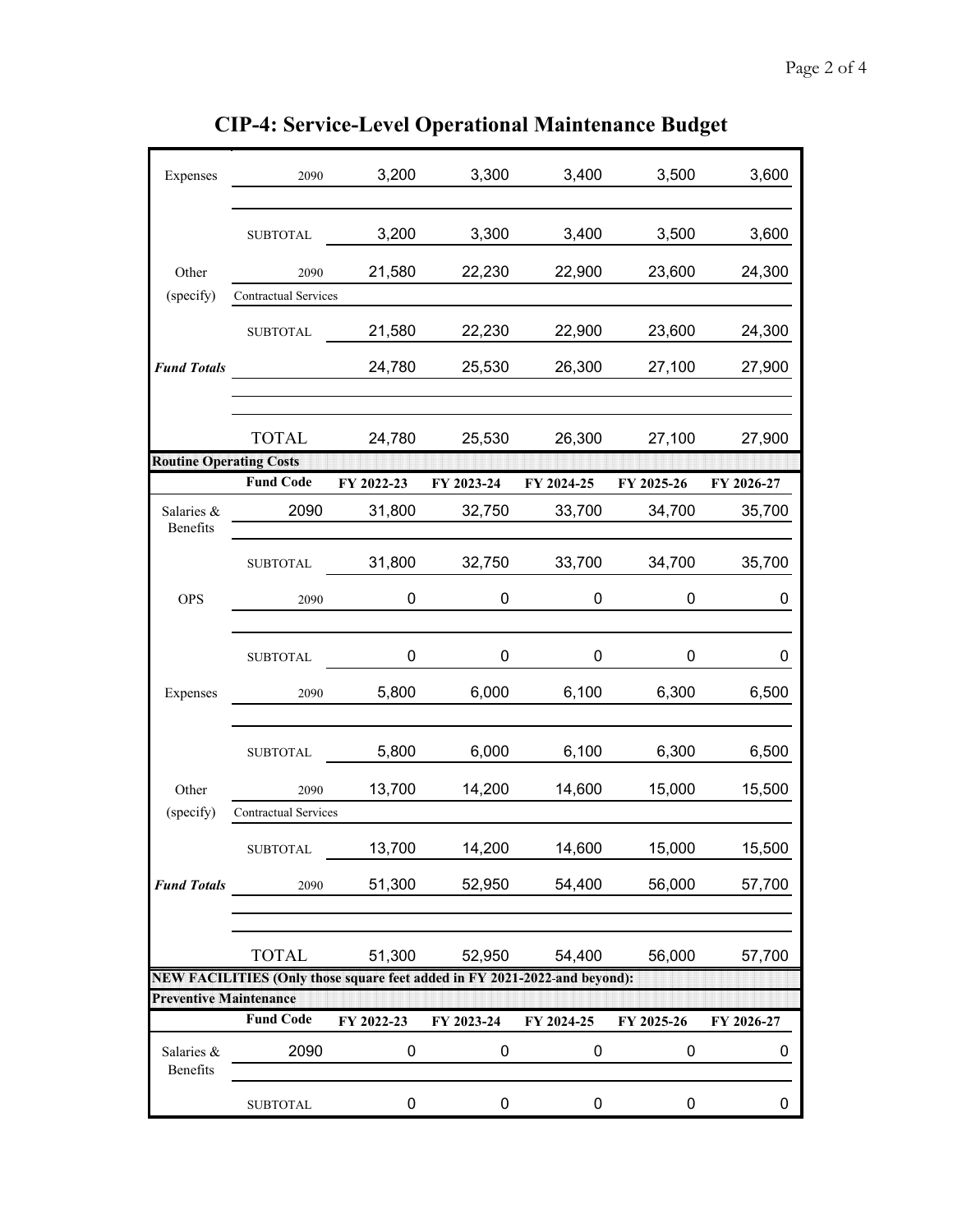| <b>OPS</b>                 | 2090                    | 0            | 0           | 0                                          | 0          | 0          |
|----------------------------|-------------------------|--------------|-------------|--------------------------------------------|------------|------------|
|                            | ${\tt SUBTOTAL}$        | 0            | 0           | 0                                          | 0          | 0          |
| Expenses                   | 2090                    | $\mathbf 0$  | 0           | 0                                          | 0          | 0          |
|                            | <b>SUBTOTAL</b>         | $\mathbf 0$  |             | $0 \qquad \qquad$<br>$\mathbf 0$           | 0          | 0          |
| Other<br>(specify)         | $-$ 2090                |              |             |                                            |            |            |
|                            | <b>SUBTOTAL</b>         | 0            | 0           | 0                                          | 0          | 0          |
|                            | <b>Fund Totals</b> 2090 | $\mathbf{0}$ |             | $\overline{0}$<br>$\mathbf 0$              | 0          | 0          |
|                            | <b>TOTAL</b>            | $\mathbf 0$  | $\mathbf 0$ | 0                                          | 0          | 0          |
| <b>General Maintenance</b> |                         |              |             |                                            |            |            |
|                            |                         |              |             | Fund Code FY 2022-23 FY 2023-24 FY 2024-25 | FY 2025-26 | FY 2026-27 |
| Salaries &<br>Benefits     | $\frac{2090}{200}$      |              |             |                                            |            |            |
|                            | <b>SUBTOTAL</b>         |              |             |                                            |            |            |
| <b>OPS</b>                 | 2090                    |              |             |                                            |            |            |
|                            | ${\tt SUBTOTAL}$        |              |             |                                            |            |            |
| Expenses                   | 2090                    |              |             |                                            |            |            |
|                            | SUBTOTAL                |              |             |                                            |            |            |
| Other<br>(specify)         | 2090                    |              |             |                                            |            |            |
|                            | ${\tt SUBTOTAL}$        |              |             |                                            |            |            |
| <b>Fund Totals</b>         | 2090                    |              |             |                                            |            |            |
|                            | <b>TOTAL</b>            |              |             |                                            |            |            |

**CIP-4: Service-Level Operational Maintenance Budget**